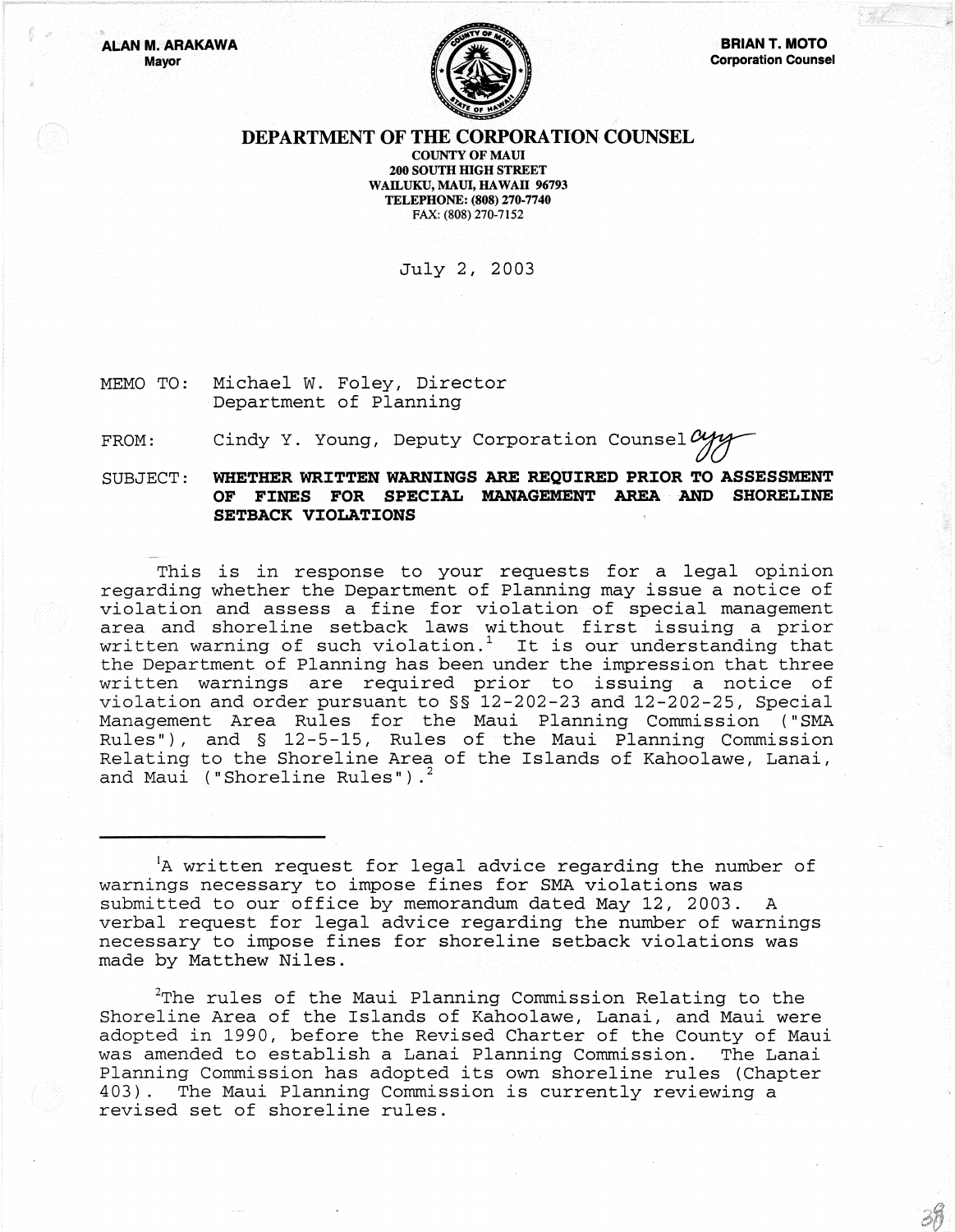# I. RELEVANT STATUTES AND ADMINISTRATIVE RULES

#### Hawaii Revised Statutes

Hawaii Revised Statutes ("HRS") § 205A-32 states:

**Penalties.** (a) Any person who violates any provision of part  $II^3$  or part  $III^4$  shall be liable as follows:

- $(1)$ For a civil fine not to exceed \$100,000; or
- $(2)$ For the cost of returning the affected environment or ecology within the coastal management area to the condition existing before the violation.

(b) In addition to any other penalties, any person who is violating any provision of part II or part III shall be liable for a civil fine not to exceed \$10,000 a day for each day in which such violation persists.

(c) Any civil fine or other penalty provided under this section may be imposed by the circuit court or may be imposed by the department<sup>5</sup> after an opportunity for a hearing under chapter 91. Imposition of a civil fine shall not be a prerequisite to any civil fine or other injunctive relief ordered by the circuit court.

### SMA Rules

SMA Rules § 12-202-23 states, in part:

Enforcement. (a) The appropriate enforcement agency as designated by the county Charter shall enforce these rules, except as otherwise provided herein.

(b) Any development pursuant to section 20SA-22,

 $3$  "Part II" refers to the part in HRS Chapter 205A which provides protection to designated special management areas and requires permits for developments proposed in special management areas.

<sup>4</sup> "Part III" refers to the part in HRS chapter 205A which provides protection to designated shoreline areas and prohibits structures and the mining of a shoreline area, subject to limited exceptions.

5 "Department" is defined as "the **planning department in the counties of** Kauai, **Maui,** and Hawaii, and the department of land utilization in the city and county of Honolulu, or other appropriate agency as designated by the county councils." HRS §20SA-22 (emphasis added).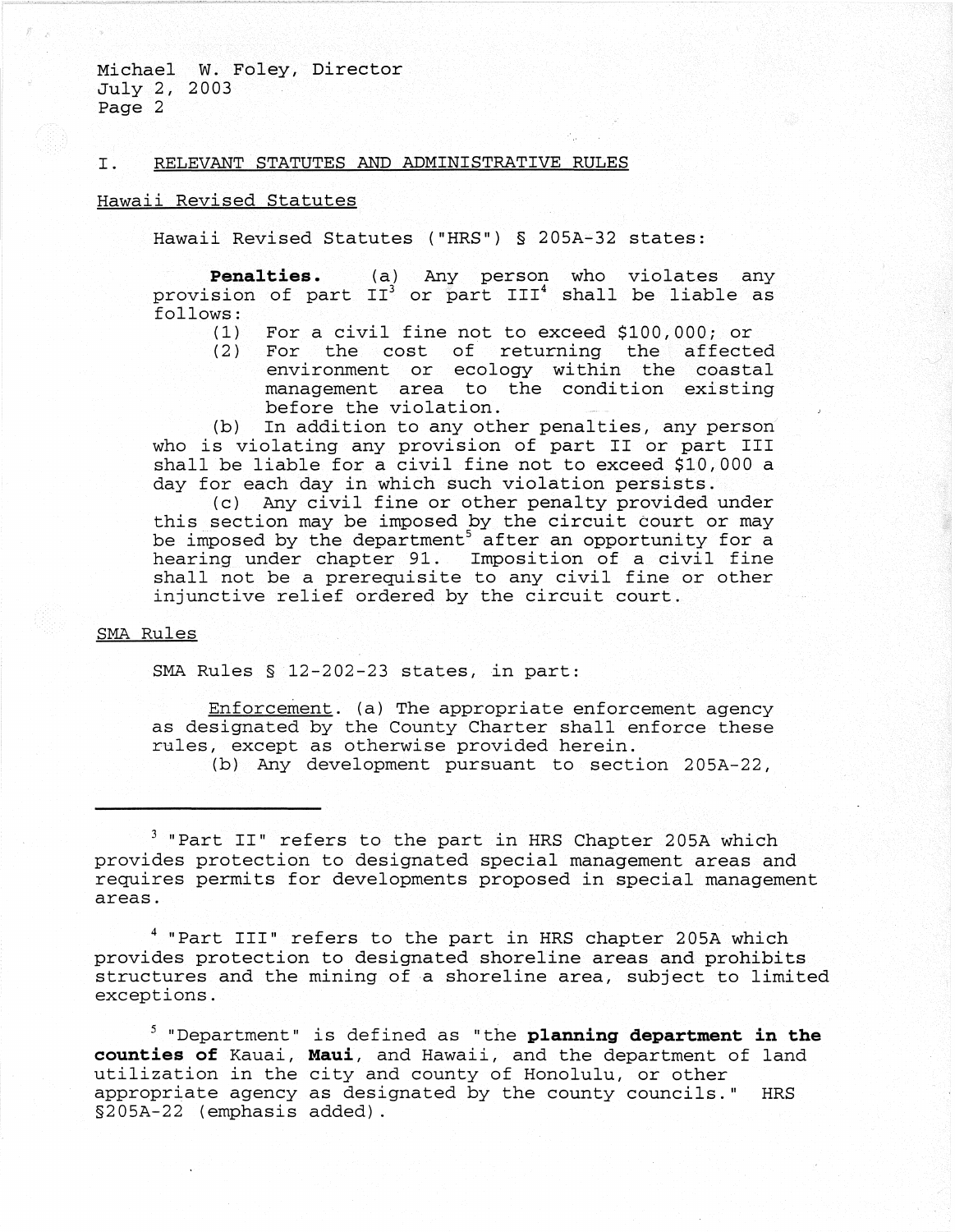> HRS, as amended, that has not received a required special management area emergency permit, minor permit, or use permit pursuant to this part or complied with conditions established with such a permit, shall be removed or the violation shall be corrected by immediate application for and subsequent granting of the appropriate permit or other means as determined by the director. No other state or county permit or approval shall be construed as special management area permit approval pursuant to this part.

(d) Issuance of notice of violation and order.

(1) The landowner or the alleged violator, or both, shall be notified by the enforcement agency by certified or registered mail of an alleged violation of this rule, any permit issued pursuant thereto, or any condition of a special management area permit approval. The notice of violation and order shall include, but not be limited to, the specific section of this rule which has been<br>violated, the nature of the violation, and the  $violated,$  the nature of the violation, remedy (ies) available. The notice of violation and order may also require that the violative activity cease, or that the violative development be removed; that a civil fine be paid not to exceed \$10,000 per violation; and that a civil fine be paid not to exceed \$1,000 per day for each day in which the violation persists, in addition to the foregoing and any other penalties.

SMA Rules § 12-202-25 states:

Penalties. Any person who violates any provision of these [special management area] rules shall be liable for an initial civil fine not to exceed \$10,000 per violation and maximum daily fine of \$1,000 in addition to any other penalties until the violation is corrected. A civil fine may be imposed by the [planning] department after an opportuni ty for a hearing under chapter 91, HRS, as amended, unless said hearing is otherwise waived. A special management area permit application submitted subsequent to an applicant's having completed the development or having been cited for the activity or construction without having obtained special management area approval, shall not stay any order to pay civil fines.

### Shoreline Rules

Shoreline Rules § 12-5-15 provides:

Penalties. Any person who violates any provision of these [shoreline setback area] rules shall be subject to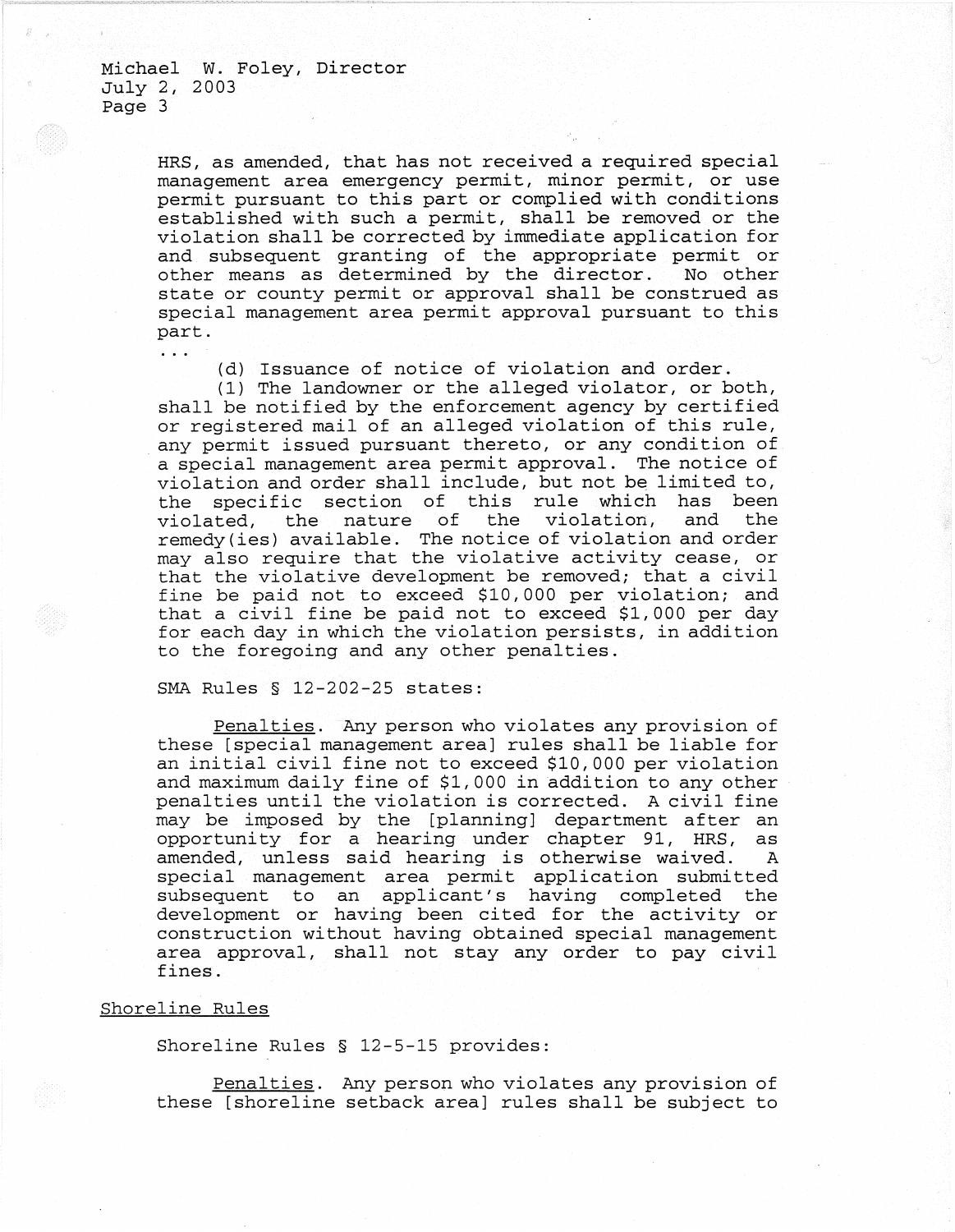the penalties provided for in Chapter 205A-32, HRS.

# II. ANALYSIS

The Hawaii Revised Statutes, SMA Rules, and Shoreline Rules do not require the issuance of written warnings before assessing a fine for a violation of HRS Chapter 205A and/or the SMA Rules and Shoreline Rules.

Although HRS § 46-1.5 (24) (A) has been interpreted by this office to require at least two warnings before imposing a fine for a violation of a county ordinance or rule, HRS § 46-1.5(24) (A) is inapplicable with regard to enforcement actions taken under HRS Chapter 205A or rules adopted thereunder. HRS § 205A-32 provides<br>independent statutory authority to impose civil fines for independent statutory authority to violations of parts II and III of HRS Chapter 205A. Neither HRS § 205A-32 nor the SMA Rules and Shoreline Rules. require written warnings before the assessment of a fine for a violation of HRS Chapter 205A and/or the SMA Rules and Shoreline Rules.

Further, in the context of HRS Chapter 205A enforcement actions, due process does not require a warning to be given before the issuance of a notice of violation and assessment of a civil fine.<sup>7</sup> Under HRS Chapter 205A, SMA Rules, and Shoreline Rules,

 $6$ HRS § 46-1.5(24)(A) states:

Each county may impose fines, in addition to criminal penalties, for any violation of county ordinances or rules after reasonable notice and requests to correct or cease the violation have been made upon the violator. Any civil fine may be administratively imposed after an opportunity for a hearing under chapter 91. Such a proceeding shall not be a prerequisite for any civil fine or injunctive relief ordered by the circuit court.

*7See* Price v. Zoning Board of Appeals of City and County of Honolulu, 77 Hawai'i 168, 883 P.2d 629 (1994) (holding that landowners' due process rights were not violated when director of city's department of land utilization assessed fines for violation of zoning ordinance prior to contested case hearing); Bruno v. District of Columbia Bd. of Appeals and Review, 665 A.2d 202 (D.C. 1995).

We note further that HRS § 205A-32 was amended in 2001 by adding subsection (a) (2) relating to liability for "the cost of returning the affected environment or ecology within the coastal management area to the condition existing before the violation." Subsection (a) (2) does not require that a property owner be